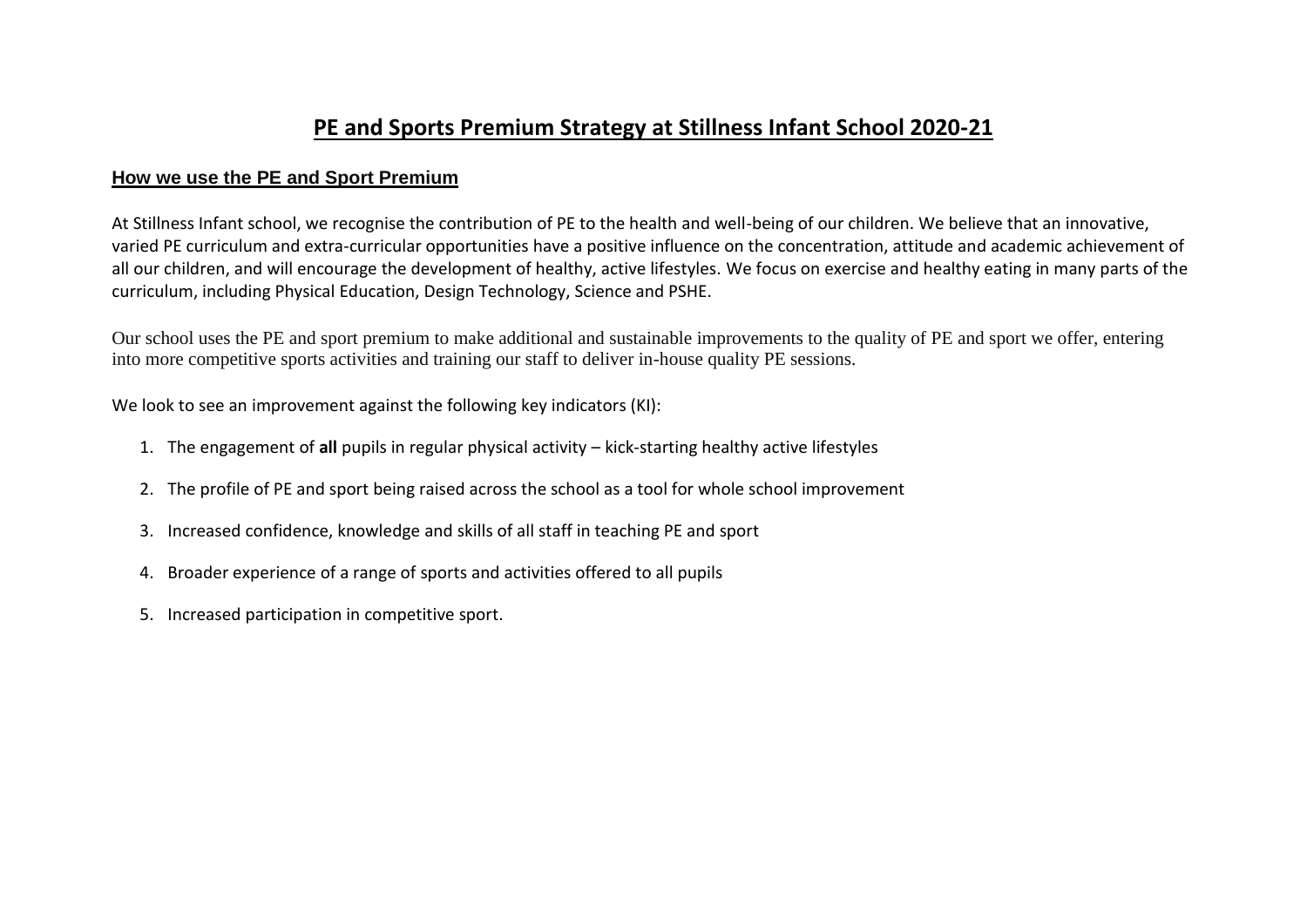| <b>Estimated Funding</b><br>for<br>2020-21<br>£17,754<br>(Our spending £) | How we plan to spend the funding<br>against the key indicators:                                                                                                                                                                                                                                                                                                                                           | The effect of the premium on pupils' PE and<br>sport participation and attainment                                                                                                                                                                                                                                                                                                                                                                        | How you will make sure these<br>improvements will be sustained                                                                                                                                                                                                                                                                                                                                                         |
|---------------------------------------------------------------------------|-----------------------------------------------------------------------------------------------------------------------------------------------------------------------------------------------------------------------------------------------------------------------------------------------------------------------------------------------------------------------------------------------------------|----------------------------------------------------------------------------------------------------------------------------------------------------------------------------------------------------------------------------------------------------------------------------------------------------------------------------------------------------------------------------------------------------------------------------------------------------------|------------------------------------------------------------------------------------------------------------------------------------------------------------------------------------------------------------------------------------------------------------------------------------------------------------------------------------------------------------------------------------------------------------------------|
| £1000                                                                     | K11<br>Purchase / Replenish resources for<br>more active playtime and lunchtime<br>activities e.g. hoops, hurdles, a range<br>of different size balls, hockey and<br>cricket equipment, nets.<br>As a result of the pandemic,<br>additional resources are needed due<br>to smaller groupings of children<br>/lessons in the playground areas.                                                             | Increased resourcing will encourage greater<br>physical activity, encouraging a healthy active<br>lifestyle;<br>The opportunity for more structured sports<br>games will encourage greater participation and<br>help develop individual and teamwork skills.<br>Due to lack of physical activity at home during<br>the pandemic, additional resourcing will give<br>more opportunities for children to be active<br>within small zoned playground areas. | PE Leader will liaise with sports coaches and<br>lunchtime coaches/ supervisors to identify<br>any equipment needed.<br>The PE Leader will purchase any new<br>equipment needed e.g. archery sets, and<br>ensure that the budget is spent<br>appropriately to enhance sports<br>participation.<br>The school will ensure funding continues to<br>be allocated in the next budget for<br>replenishing consumable stock. |
| Part cost of<br>lunchtime coaches<br>£3469                                | KI, 4, 5<br>Lunch time sports coaches to give<br>children the opportunity to develop<br>their sports skills and promote<br>exercise.<br>Continue to Introduce new games on<br>a daily rota - parachute, hurdles, girls<br>and mixed football, hockey, cricket<br>etc.<br>Due to pandemic - resources to be<br>rotated between the smaller<br>playground zones to promote new<br>learning and active play. | The engagement of all pupils in regular physical<br>activity.<br>More opportunities to learn new sports skills at<br>lunchtime through high quality sports provision.<br>Children excited by lunch time sports activities<br>Participation in lunch time sporting activities is<br>good (school monitoring, pupil voice).<br>Children demonstrate skills learnt and are able<br>to apply them to their PE curriculum sessions.                           | Adult supervisors will be able to continue<br>this work as a result of the sports coaching.<br>Ensure funding continues to be allocated in<br>next budget.<br>Following on from the pandemic, we will<br>ensure that lunchtime staff continue to<br>develop these skills to increase children's<br>physical activity.                                                                                                  |